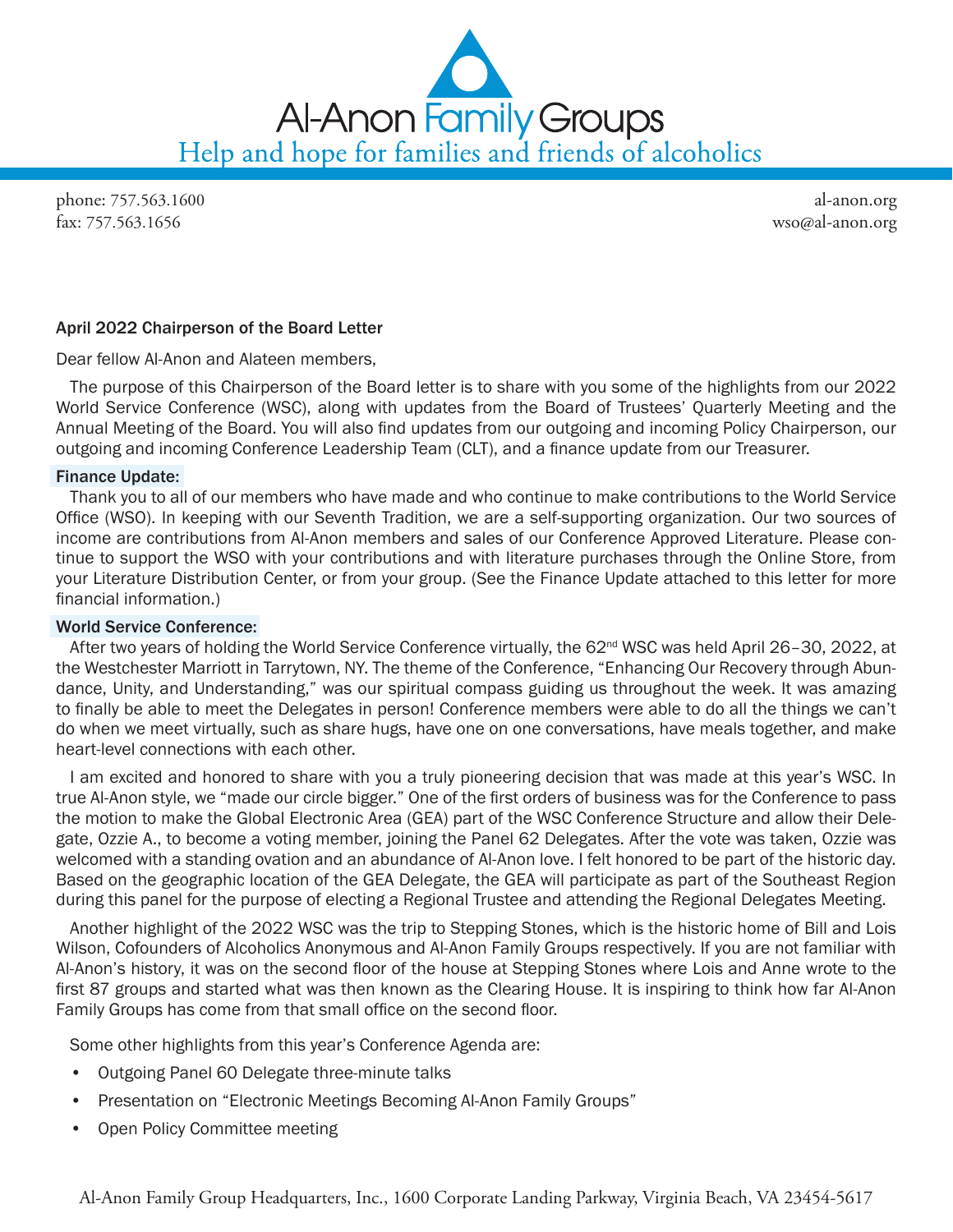- Approval of changes to the "Public Outreach—Social Networking" section of the "Digest of Al-Anon and Alateen Policies" section of the *2022-2025 Al-Anon/Alateen Service Manual* (P-24/27) v1
- Delegate-led Thought and Task Force presentations, which included the Diversity Today Thought Force, the Encourage Service Participation Task Force, and the Maintaining a Sustainable Future Using Abundant Thinking Thought Force

(See the CLT Update and the Policy Update attached to this letter for more information.)

For a more detailed report of the 2022 World Service Conference, please look for the free online *2022 Conference Summary* (P-46), which is scheduled for posting in July. A printed version will be made available for pur‑ chase in September.

## WSO Volunteers:

Five regions—US South Central, US Northeast, US Northwest, US Southeast, and US Southwest—began the pro‑ cess of nominating Regional Trustees by electing a chairperson and a co-chairperson for their respective Regional Committees on Trustees (RCT). While the processes for nominating a Regional Trustee and Trustee at Large are different, the deadline for Trustee resumes to be submitted to the WSO is August 15, 2022.

The Conference gave traditional approval, and during the Annual Meeting, the Board of Trustees, in their legal capacity, elected the following trusted servants:

# Regional Trustees:

| Jean L., US North Central | Second three-year term                  |
|---------------------------|-----------------------------------------|
| Sally K., Canada West     | First year of a remaining two-year term |

## Trustees at Large:

| Ann Marie Z. | First three-year term |
|--------------|-----------------------|
| Pennie K.    | First three-year term |

## Board Officers for 2022-2023:

| Lynette K. | Chairperson of the Board      |
|------------|-------------------------------|
| Jean L.    | Vice Chairperson of the Board |
| Cindy M.   | Treasurer                     |

The Board of Trustees, in its legal capacity, elected the following:

#### Executive Committee:

| David B.   | Second one-year term |
|------------|----------------------|
| Jeffrey F. | First one-year term  |
| Carol M.   | First one-year term  |

#### Chairperson of the Executive Committee: David B. Consumer Cone-year term

# Chairperson of the Executive Committee for Real Property Management:

Elizabeth (Liz) D. One-year term

# Save the Date—Road Trip!:

Mark your calendars for this year's Road Trip! You and Your Board Connect event, which will be held in Cleveland, OH on October 29, 2022. This event gives Al‑Anon members an opportunity to interact with members of the Board of Trustees and the Executive Committee. Registration will open in August 2022, and space is limited. Be on the lookout for more details and registration information regarding the Cleveland Road Trip! Event. If your Area has never hosted a Road Trip! event, you can apply to be the next destination for Road Trip! in October 2023. Applications are due by September 23, 2022. Contact your Area Delegate for all the information on how to apply and information on airport and hotel requirements for the event.